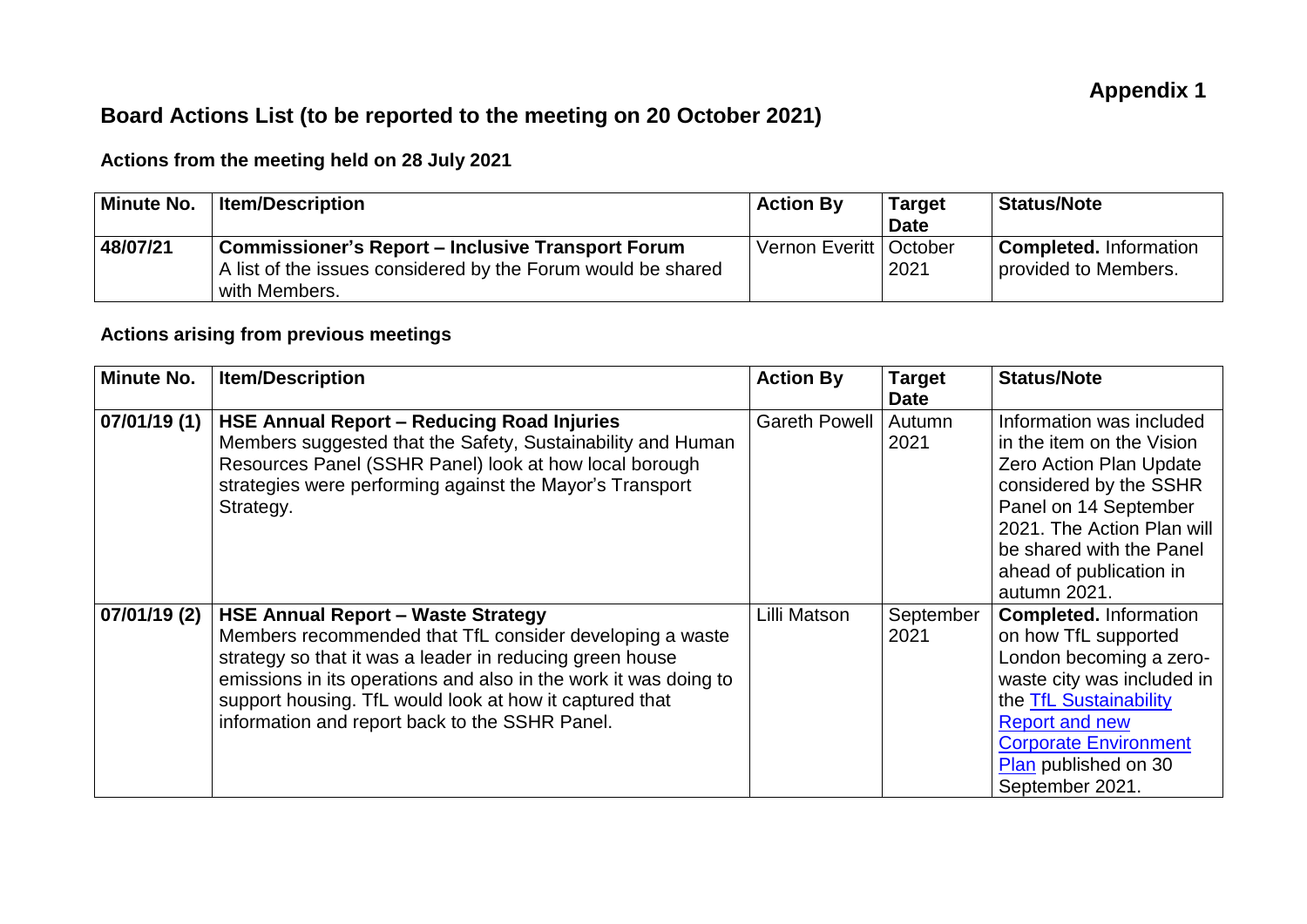| <b>Minute No.</b> | <b>Item/Description</b>                                                                                                    | <b>Action By</b>     | <b>Target</b>     | <b>Status/Note</b>                                |
|-------------------|----------------------------------------------------------------------------------------------------------------------------|----------------------|-------------------|---------------------------------------------------|
|                   |                                                                                                                            |                      | <b>Date</b>       |                                                   |
| 79/09/19 (1)      | Tram Overturning at Sandilands, Croydon on 9 November                                                                      | <b>Gareth Powell</b> | September         | <b>Completed. Information</b>                     |
|                   | 2016 - Update – pan-TfL Lessons Learnt                                                                                     |                      | 2021              | was considered by the                             |
|                   | Members agreed that a report would be considered by the                                                                    |                      |                   | SSHR Panel on 30 June                             |
|                   | SSHR Panel on pan-TfL lessons learnt and changes to                                                                        |                      |                   | 2021 under the Quarterly                          |
|                   | processes arising from the information from the Bus Fatigue                                                                |                      |                   | Safety, Health and                                |
|                   | study, which brought together the relevant parts of the                                                                    |                      |                   | Environment report item                           |
|                   | operating business.                                                                                                        |                      |                   | and on 14 September                               |
|                   |                                                                                                                            |                      |                   | 2021 under the Bus                                |
|                   |                                                                                                                            |                      |                   | Safety Programme and                              |
|                   |                                                                                                                            |                      |                   | <b>Driver Health and</b>                          |
|                   |                                                                                                                            |                      |                   | Wellbeing item.                                   |
| 05/01/20 (2)      | <b>Commissioner's Report - Bus Safety Standard Visit</b>                                                                   | <b>Gareth Powell</b> | <b>TBC 2021</b>   | The visit was delayed due                         |
|                   | Members would be offered a visit to see a bus that met the new                                                             |                      |                   | to lockdown measures.<br>Members will be          |
|                   | <b>Bus Safety Standard.</b>                                                                                                |                      |                   |                                                   |
|                   |                                                                                                                            | Lilli Matson         |                   | consulted on availability.                        |
| 05/01/20 (6)      | <b>Commissioner's Report - Corporate Environmental Plan</b>                                                                |                      | September<br>2021 | <b>Completed. Members</b><br>were briefed and TfL |
|                   | A briefing on the internal Corporate Environmental Plan would<br>be provided to Members in summer 2020 to set out the work |                      |                   | subsequently published                            |
|                   | being done to meet objectives to reduce carbon emissions as                                                                |                      |                   | its first TfL Sustainability                      |
|                   | well as air pollution.                                                                                                     |                      |                   | <b>Report and new</b>                             |
|                   |                                                                                                                            |                      |                   | <b>Corporate Environment</b>                      |
|                   |                                                                                                                            |                      |                   | Plan.                                             |
| 05/01/20 (7)      | <b>Commissioner's Report - Northern Line Extension Visit</b>                                                               | <b>Stuart Harvey</b> | September         | <b>Completed.</b> Site visit held                 |
|                   | Members would be offered a visit to view the Northern Line                                                                 |                      | 2021              | on 2 September and                                |
|                   | Extension work.                                                                                                            |                      |                   | extension opened 20                               |
|                   |                                                                                                                            |                      |                   | September 2021.                                   |
| 05/01/20 (8)      | <b>Commissioner's Report - Future Affordable Homes</b>                                                                     | Simon                | <b>TBC</b>        | On the forward plan for                           |
|                   | It was confirmed that plans on a number of sites identified for                                                            | Kilonback/           |                   | Finance Committee, date                           |
|                   | the next wave of 10,000 affordable homes would be brought to                                                               | Graeme Craig         |                   | to be scheduled.                                  |
|                   | a meeting of the Finance Committee.                                                                                        |                      |                   |                                                   |